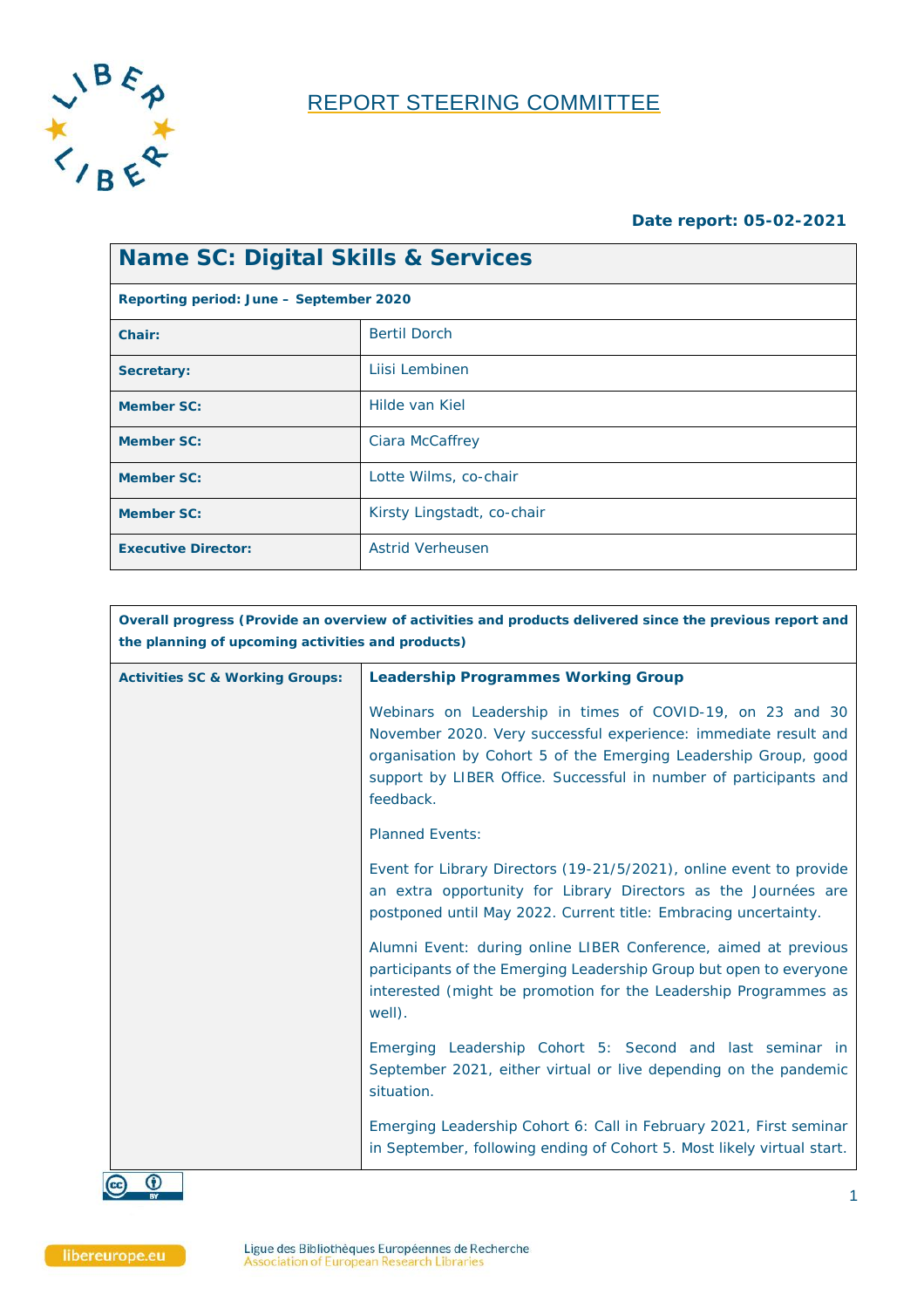|                                                                | LIBER Journées: by request of the LIBER Board postponed until May<br>2022, to be held live in Budapest.<br>Digital Humanities and Digital Cultural Heritage Working<br>group (DHDCH WG)                                                                                                                                                                                                                                        |
|----------------------------------------------------------------|--------------------------------------------------------------------------------------------------------------------------------------------------------------------------------------------------------------------------------------------------------------------------------------------------------------------------------------------------------------------------------------------------------------------------------|
|                                                                | The Group has continued to meet but less often and many of the<br>members have been impacted by COVID-19 having to focus on their<br>own institutional priorities or caring responsibilities.                                                                                                                                                                                                                                  |
|                                                                | The group have considered where they currently are and there is still<br>work to be done and interest in taking particular activities forward.<br>The Group have discussed how best to do this and having considered<br>the issues and talked to their Group sponsor they would like to<br>request that they complete their work at the end of this two year<br>period and would then like to become a Special Interest Group. |
| <b>Public</b><br><b>Events</b><br>held<br>(e.g.<br>workshops): | No public events were held in the last period.                                                                                                                                                                                                                                                                                                                                                                                 |
| <b>Delivered products:</b>                                     | - Blog - Researcher needs in Digital Humanities<br>- Poster - Building Relationships was delivered<br>$\overline{\phantom{a}}$<br>- Webinar - Using IIIF to share, open and enrich your Collections<br>- Anti-Discrimination Advice                                                                                                                                                                                            |

| <b>Status of budget utilisation</b> |                                                       |  |
|-------------------------------------|-------------------------------------------------------|--|
| <b>Budget allocated:</b>            | €6.000                                                |  |
| <b>Realization to date:</b>         | €TBC Costs of poster design to be confirmed by office |  |
| <b>Remaining budget:</b>            | €                                                     |  |

| Necessary decisions of the Executive Board |                                                                                                                                                                                                                                                                                                          |  |
|--------------------------------------------|----------------------------------------------------------------------------------------------------------------------------------------------------------------------------------------------------------------------------------------------------------------------------------------------------------|--|
| <b>Decision requested:</b>                 | Move at end of 2 year DHDCH working group period to Special Interest Group<br>as there is further work to be done and many Research Libraries are focusing<br>work in this area                                                                                                                          |  |
|                                            | . DHDCH Working Group has required financial support for some activities<br>and foresees continued support for in particular training activities if it gets<br>approval to continue as a Special Interest Group and would like to be able to<br>apply to the LIBER training budget as and when required. |  |

A + B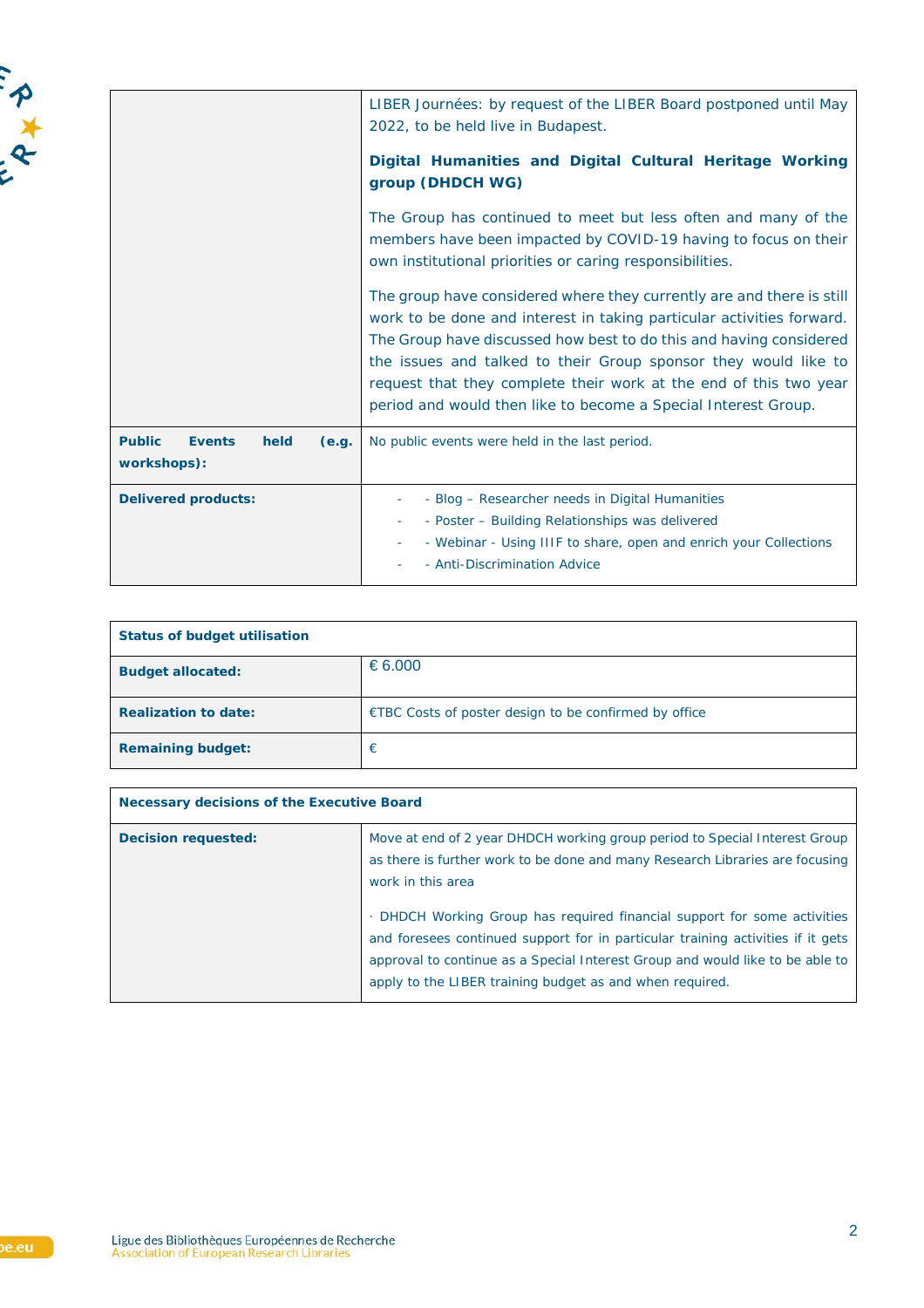

**Progress in implementation of the strategy (Describe the progress and indicate by means of an emocion whether the status is "green" (progress is good), "yellow" (there is a small deviation from expectation), or "red" (there is a large deviation from expectation). If "red", please explain the status.)**

**Below, all planned Roadmap activities are listed in order of priority. In the case of low priority activities, progress should only be reported if appropriate.**

| <b>Action area</b>                                  | <b>Planned Activities</b>                                                                           | <b>Planned Impact</b>                                                                                                                                                                                                        | <b>Progress</b>                                                                                                                                                                                       | <b>Status</b> |
|-----------------------------------------------------|-----------------------------------------------------------------------------------------------------|------------------------------------------------------------------------------------------------------------------------------------------------------------------------------------------------------------------------------|-------------------------------------------------------------------------------------------------------------------------------------------------------------------------------------------------------|---------------|
| Text and data mining                                | Develop best practice in<br>supporting TDM e.g.<br>licencing, tools, data<br>storage, visualisation | - Libraries are able to<br>offer services to<br>researchers<br>- A best practice sheet<br>is available for LIBER<br>members on the LIBER<br>Webpage<br>- LIBER libraries have<br>the skills to support<br>researchers in TDM |                                                                                                                                                                                                       | 0/0/8         |
| Digital cultural heritage<br>and digital humanities | Partner with digital<br>scholars<br>(can be done through<br><b>LIBER WG + DARIAH</b><br>and CLARIN) | - Additional value of<br>librarians is<br>acknowledged by<br>scholars<br>- LIBER Website<br>displays a fact sheet<br>"how to partner with<br>digital scholars"<br>- LIBER collaborates at<br>practical level with            | - Blog post log - Researcher needs in Digital Humanities -<br>Poster<br>- Building Relationships was delivered.<br>Both these provided information on how to build<br>relationships with researchers. |               |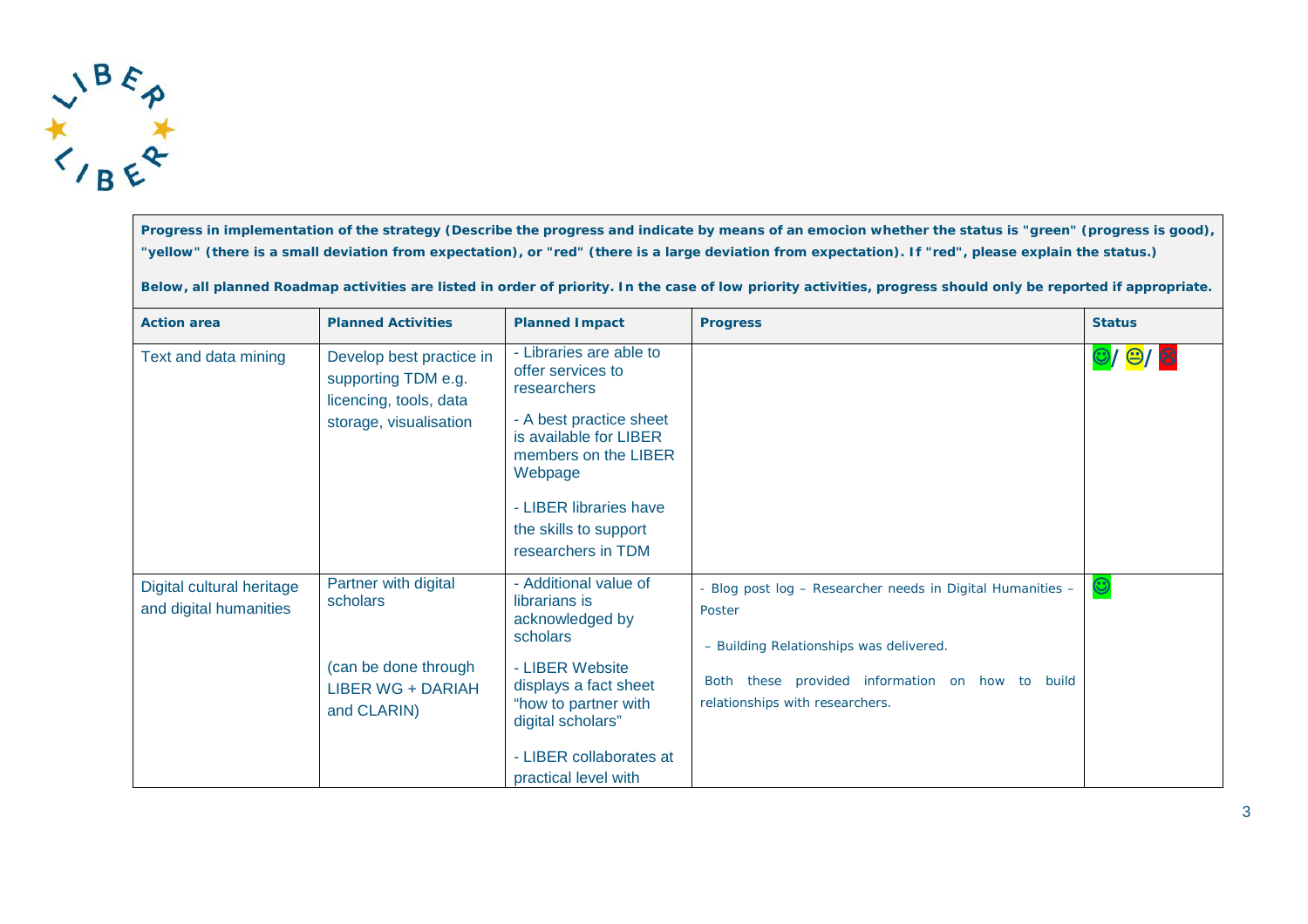|                                                                            |                                                                                                                                    | <b>DARIAH and CLARIN</b>                                                                                                                                                   |                                                                                                                                                           |                                      |
|----------------------------------------------------------------------------|------------------------------------------------------------------------------------------------------------------------------------|----------------------------------------------------------------------------------------------------------------------------------------------------------------------------|-----------------------------------------------------------------------------------------------------------------------------------------------------------|--------------------------------------|
| Changing the service<br>development philosophy                             | Sharing best practice on<br>development of software<br>and systems with user<br>engagement to build the<br>best solutions for them | - LIBER members know<br>agile development and<br>have examples how to<br>enhance user<br>engagement.                                                                       |                                                                                                                                                           | $\bigcirc$ / $\bigcirc$ / $\bigcirc$ |
| <b>Information Ethics</b>                                                  | Explore role of library in<br>information ethics and<br><b>Responsible Research</b><br>& Innovation                                | - There are clear aims in<br>role of the library in the<br>information ethics<br>- LIBER Website<br>provides a fact sheet<br>about information ethics<br>for LIBER members |                                                                                                                                                           | $\bigcirc$ / $\bigcirc$ / $\bigcirc$ |
| Digital cultural heritage<br>and digital humanities                        | Spread best practice in<br>managing digital<br>humanities content<br>(can be done by LIBER<br>workshop on Digital<br>Humanities)   | - Evidence based<br>feedback of best<br>practice usage<br>- LIBER workshop<br>"Digital humanities"<br>produces a best practice<br>list available on LIBER<br>Website       | Working group have identified further areas for best practice<br>advice, feedback and case studies and workshop on IIIF was<br>one output more to follow. | $\bm{\Theta}$                        |
| Diversifying digital skills<br>of library staff members<br>and researchers | Develop skills profiles                                                                                                            | - Librarians are informed<br>about options to<br>improve their skills<br>profile.<br>- New profiles are<br>available on LIBER<br>website.                                  |                                                                                                                                                           | $\bigcirc$ / $\bigcirc$ / $\bigcirc$ |
| Digital cultural heritage<br>and digital humanities                        | Promote the role of<br>libraries in digital<br>humanities                                                                          | - Additional value of<br>librarians is<br>acknowledged by<br>scholars                                                                                                      | Building Relationships Poster delivered and promoted.                                                                                                     | $\bm{\Theta}$                        |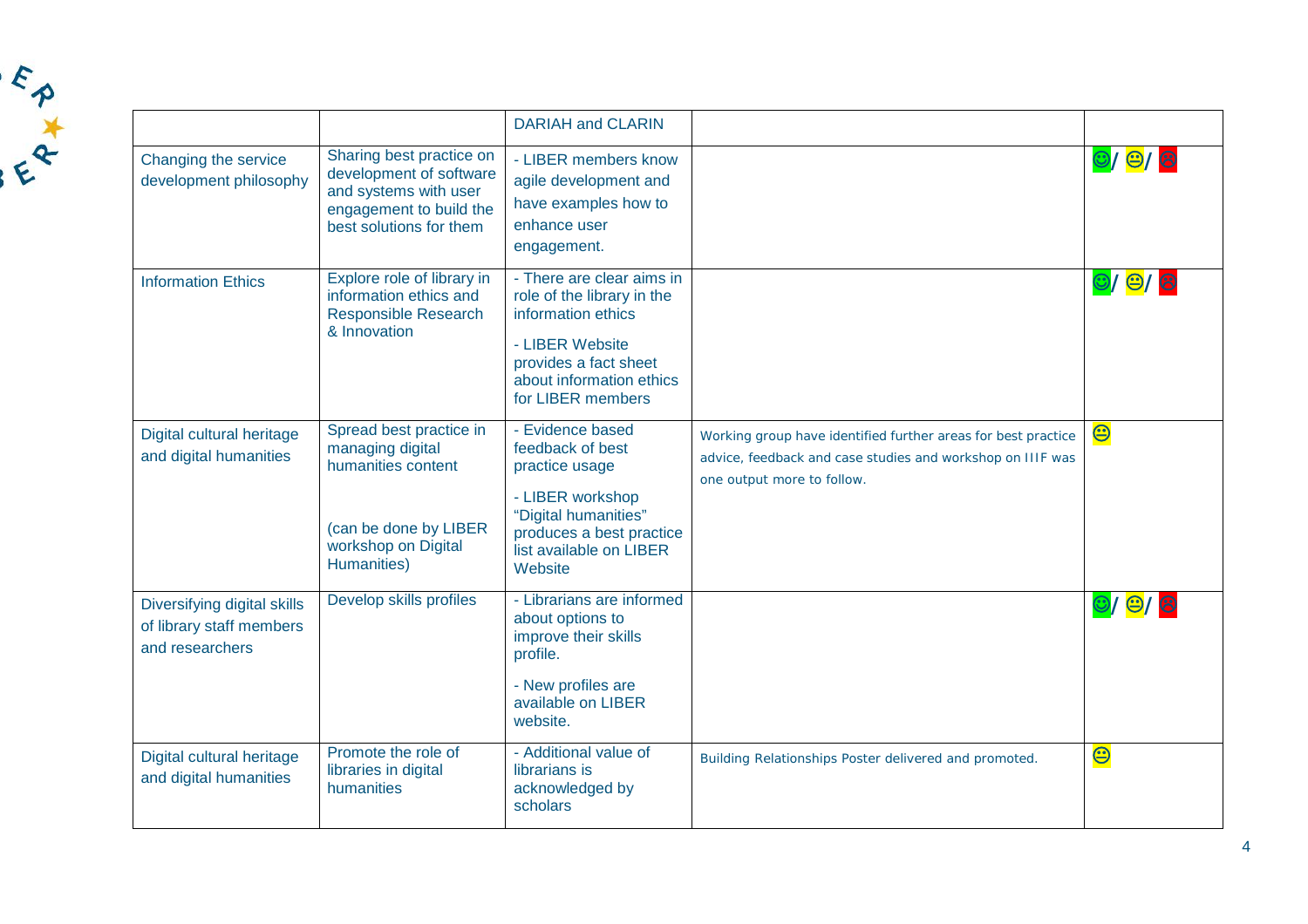|                                                                            | (can be done through<br><b>LIBER WG + DARIAH</b><br>and CLARIN) | - LIBER Website<br>displays a fact sheet<br>"how to partner with<br>digital scholars"                                                                                                            |                                                                             |                                      |
|----------------------------------------------------------------------------|-----------------------------------------------------------------|--------------------------------------------------------------------------------------------------------------------------------------------------------------------------------------------------|-----------------------------------------------------------------------------|--------------------------------------|
| Diversifying digital skills<br>of library staff members<br>and researchers | Build capacity to support<br>digital activities                 | - LIBER leadership<br>programme takes this<br>field into account in the<br>programme<br>- Digital skills are<br>embedded in the work<br>programmes of LIBER<br>working groups                    | Webinars on Leadership in times of COVID-19, on 23<br>and 30 November 2020. | $\mathbf{\large \circ }$             |
| Diversifying digital skills<br>of library staff members<br>and researchers | Identify digital skills<br>needed by researchers                | - Librarians are ready to<br>offer courses to improve<br>digital skills.<br>- List of skills is provided<br>on LIBER Website to<br>support LIBER libraries<br>in their support to<br>researchers |                                                                             | $\bigcirc$ / $\bigcirc$ / $\bigcirc$ |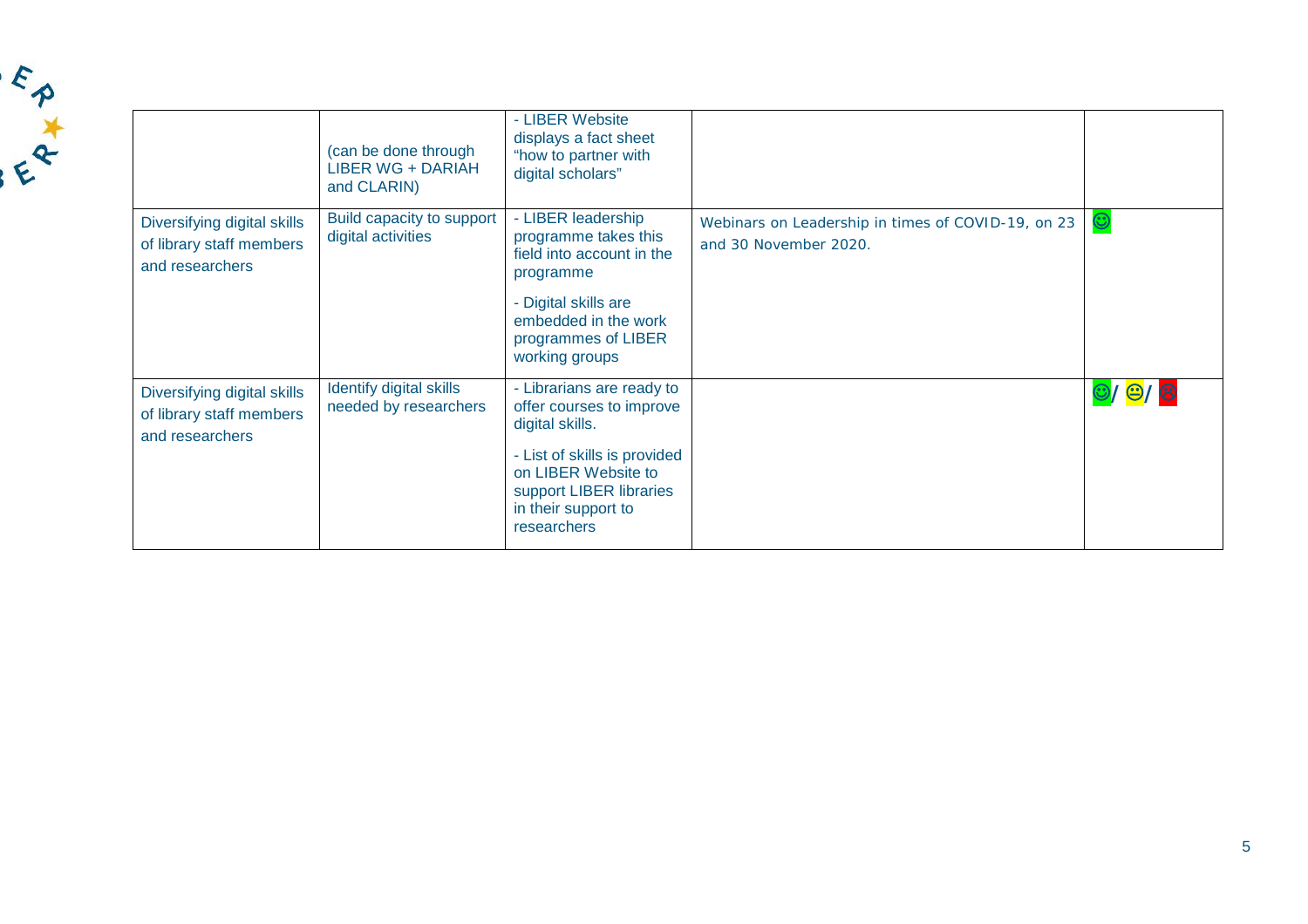

### REPORT STEERING COMMITTEE

#### Date report: 31/01/21

| Name SC: Innovative Scholarly Communication    |                                                       |  |
|------------------------------------------------|-------------------------------------------------------|--|
| Reporting period: October 2020 - February 2021 |                                                       |  |
| Chair:                                         | Giannis Tsakonas                                      |  |
| Secretary:                                     | Sylvia Koukounidou                                    |  |
| <b>Member SC:</b>                              | Sofie Wennström, Chair of WG on Open Access           |  |
| <b>Member SC:</b>                              | Ben White, Chair of WG on Copyright and Legal Matters |  |
| <b>Member SC:</b>                              | Paul Ayris, Chair of WG on Citizen Science            |  |
| <b>Executive Director:</b>                     | Astrid Verheusen                                      |  |

| Overall progress (Provide an overview of activities and products delivered since the previous report and the planning of upcoming<br>activities and products) |                                                                                                                                                                                                                                                                                                                                                                                                                                                                                                                                                                                                                                                                                                                                   |  |
|---------------------------------------------------------------------------------------------------------------------------------------------------------------|-----------------------------------------------------------------------------------------------------------------------------------------------------------------------------------------------------------------------------------------------------------------------------------------------------------------------------------------------------------------------------------------------------------------------------------------------------------------------------------------------------------------------------------------------------------------------------------------------------------------------------------------------------------------------------------------------------------------------------------|--|
| <b>Activities SC &amp; Working Groups:</b>                                                                                                                    | The SC did not hold any meeting in the reporting period, but there were meetings<br>with the Chairs to check on the progress.                                                                                                                                                                                                                                                                                                                                                                                                                                                                                                                                                                                                     |  |
|                                                                                                                                                               | The WG of Copyright and Legal Matters meets monthly and has been discussing<br>the implementation of the Digital Single Market Directive as well as new<br>legislation that may affect research - the Digital Services Directive, the Digital<br>Market Directive and the update to the Open Data Directive. The WG has done<br>considerable work on the new Secondary Publishing Right as well as feeding in to<br>the management of the Arcadia project.                                                                                                                                                                                                                                                                        |  |
|                                                                                                                                                               | The WG on Citizen Science has planned two webinars in April and November 2021<br>and has submitted two workshop proposals, for LIBER Online 2021 as well as for<br>UKSG 2021. The WG has submitted a 'recruitment' poster in CITSCI Virtual 2021<br>and has scheduled the launch of the "The Research Librarians Guide to Citizen<br>Science" that will be published incrementally in 2021. The first batch is due out in<br>April-May and for this an open book on GitHub has been set up (see https://citsci-<br>wg.github.io/guide/). The WG is reaching out to the ECSA CS Working Group for<br>Universities and Research Organizations and to SciStarter with regards "The<br>Research Librarians Guide to Citizen Science." |  |
|                                                                                                                                                               | The WG on Open Access is preparing a workshop for the LIBER conference 2021,<br>possibly with OASPA that intends to bring publishers and libraries together while<br>looking at common challenges, such as metadata quality, trust, funding models,                                                                                                                                                                                                                                                                                                                                                                                                                                                                               |  |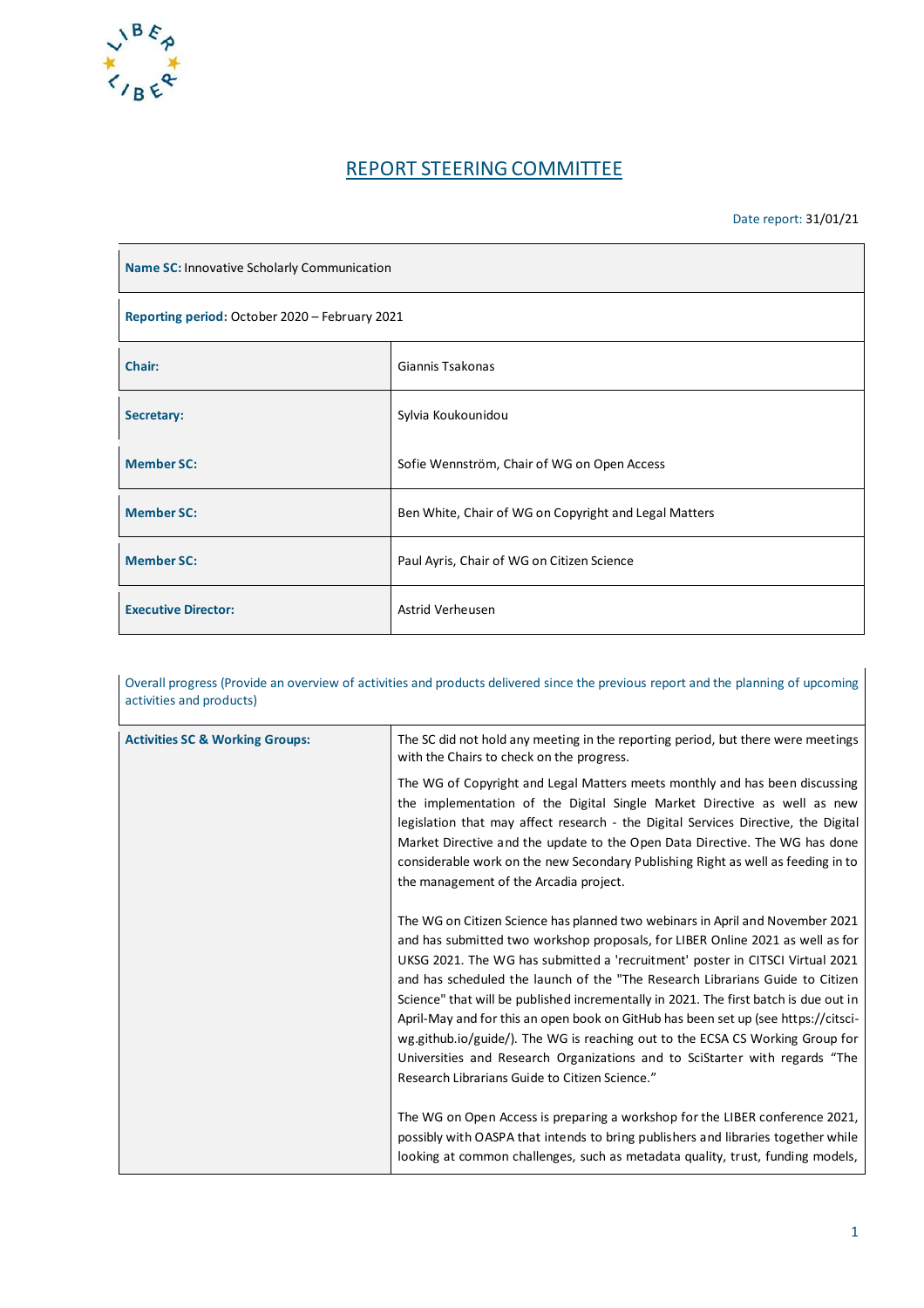

|                                      | value proposition, critical approach, transparency and openness.                                                                                                                                                                                                                                                                             |
|--------------------------------------|----------------------------------------------------------------------------------------------------------------------------------------------------------------------------------------------------------------------------------------------------------------------------------------------------------------------------------------------|
|                                      | The newly formed WG on Innovative Peer Review has been gathered once and is<br>setting up. There is still a need for new members, preferably female members of<br>our community to achieve a better balance. The main challenge at the moment is<br>to find a Chair for the Group to steer it.                                               |
|                                      | While the WG of Innovative Metrics has ended, one report has been concluded<br>and published online, see "What Lies Behind Altmetrics Scores? Guidelines on<br>How to Use Qualitative Approaches in Altmetrics", while a second report is being<br>prepared and has already been welcomed as a potential contribution to LIBER<br>Quarterly. |
| Public events held (e.g. workshops): | <b>Webinars</b>                                                                                                                                                                                                                                                                                                                              |
|                                      |                                                                                                                                                                                                                                                                                                                                              |
|                                      | <b>Workshops</b>                                                                                                                                                                                                                                                                                                                             |
|                                      |                                                                                                                                                                                                                                                                                                                                              |
| <b>Delivered products:</b>           | <b>Publications</b>                                                                                                                                                                                                                                                                                                                          |
|                                      | "What Lies Behind Altmetrics Scores? Guidelines on How to Use Qualitative<br>Approaches in Altmetrics"                                                                                                                                                                                                                                       |

| <b>Status of budget utilisation</b> |            |  |
|-------------------------------------|------------|--|
| <b>Budget allocated:</b>            | € 6.000,00 |  |
| <b>Realization to date:</b>         | € 0,00     |  |
| <b>Remaining budget:</b>            | € 6.000,00 |  |

| Necessary decisions of the Executive Board |  |
|--------------------------------------------|--|
| <b>Decision requested:</b>                 |  |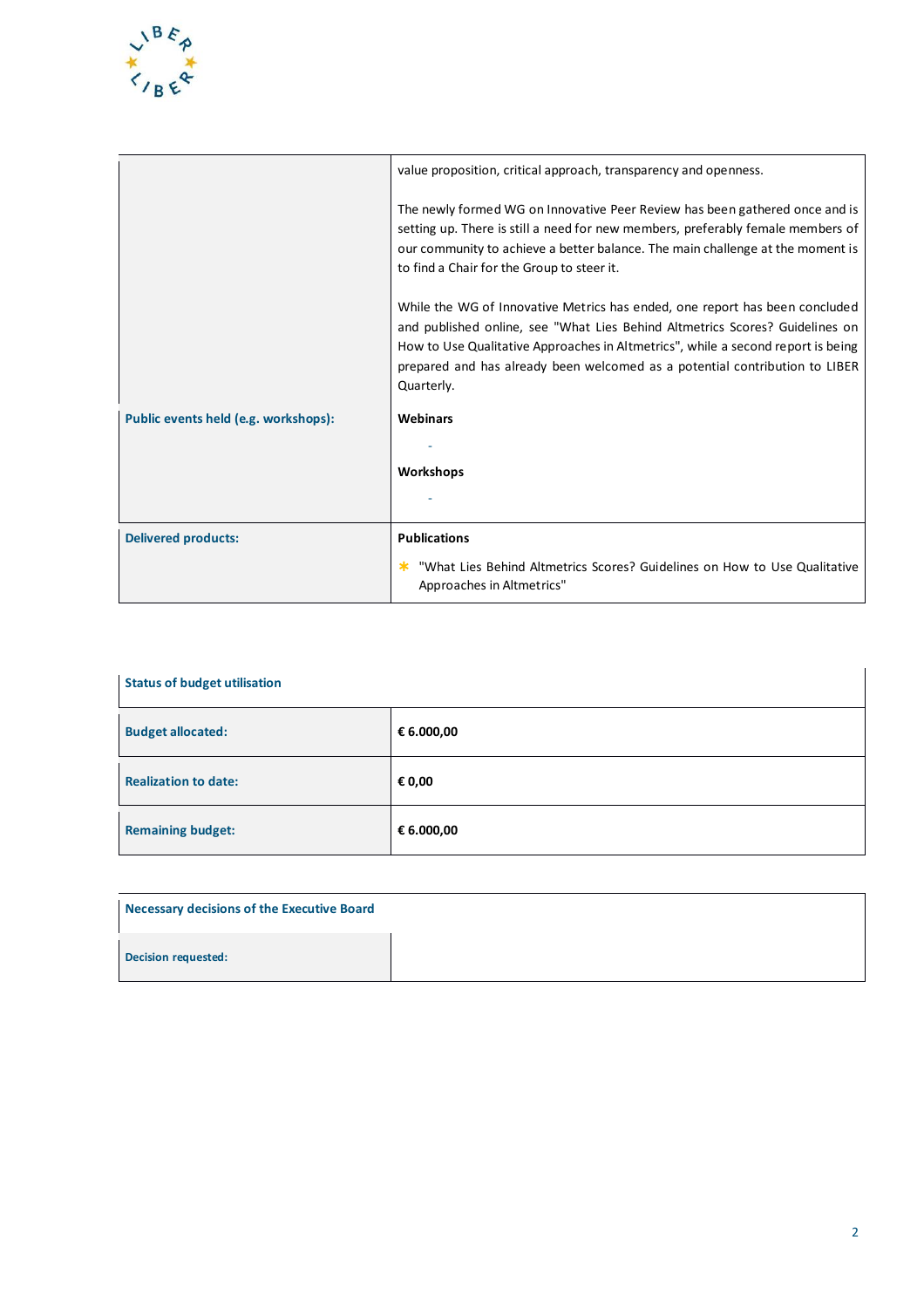

Progress in implementation of the strategy (Describe the progress and indicate by means of an emoticon whether the status is "green" (progress is good), "yellow" (there is a small deviation from expectation), or "red" (there is a large deviation from expectation). If "red", please explain the status.)

Below, all planned Roadmap activities are listed in order of priority. In the case of low priority activities, progress should only be reported if appropriate.

| <b>Action area</b>                      | <b>Planned Activities</b>                                                            | <b>Planned Impact</b>                                                                                                                                                             | <b>Progress</b>                                                                                                                                                                                                           | <b>Status</b> |
|-----------------------------------------|--------------------------------------------------------------------------------------|-----------------------------------------------------------------------------------------------------------------------------------------------------------------------------------|---------------------------------------------------------------------------------------------------------------------------------------------------------------------------------------------------------------------------|---------------|
| <b>Copyright &amp; Legal Matters</b>    | Advocate for research<br>friendly copyright reform                                   | - Interests groups are involved in the process of<br>advocacy<br>- LIBER point of view is taken into account in EC<br>discussions                                                 | The WG is working on the new EU legislation that<br>affects copyright and legal issues, as well as it has<br>partnered with library organizations' groups to<br>develop a network to advance coordinated work on<br>this. |               |
| <b>Copyright &amp; Legal Matters</b>    | Guidance on<br>implementation of new<br>legal measures (copyright,<br>DSM)           | - Guidance is well advertised<br>- Copyright workshop for professionals to learn<br>and share about legal matters                                                                 | Nothing to report in this period.                                                                                                                                                                                         |               |
| <b>Copyright &amp; Legal Matters</b>    | Build capacity to support<br>researchers on copyright<br>and legal matters           | - Researchers are informed<br>- LIBER provides Copyright workshop for<br>professionals to learn and share about legal<br>matters<br>- LIBER provides workshops on data protection | Nothing to report in this period.                                                                                                                                                                                         |               |
| Open Access to research<br>publications | <b>Advocate for OA policies</b><br>and mandates                                      | - OA policies in place that promote sustainable OA                                                                                                                                | The WG has collaborated with the WG on Copyright<br>and Legal Matters for the promotion of the Secondary<br>Publisher Right.                                                                                              |               |
| Open Access to research<br>publications | Facilitate exchange of best<br>practice in licensing<br>negotiation for off-setting. | - Move towards sustainable OA business models<br>- Sustainable business models are the default                                                                                    | Nothing to report in this period.                                                                                                                                                                                         |               |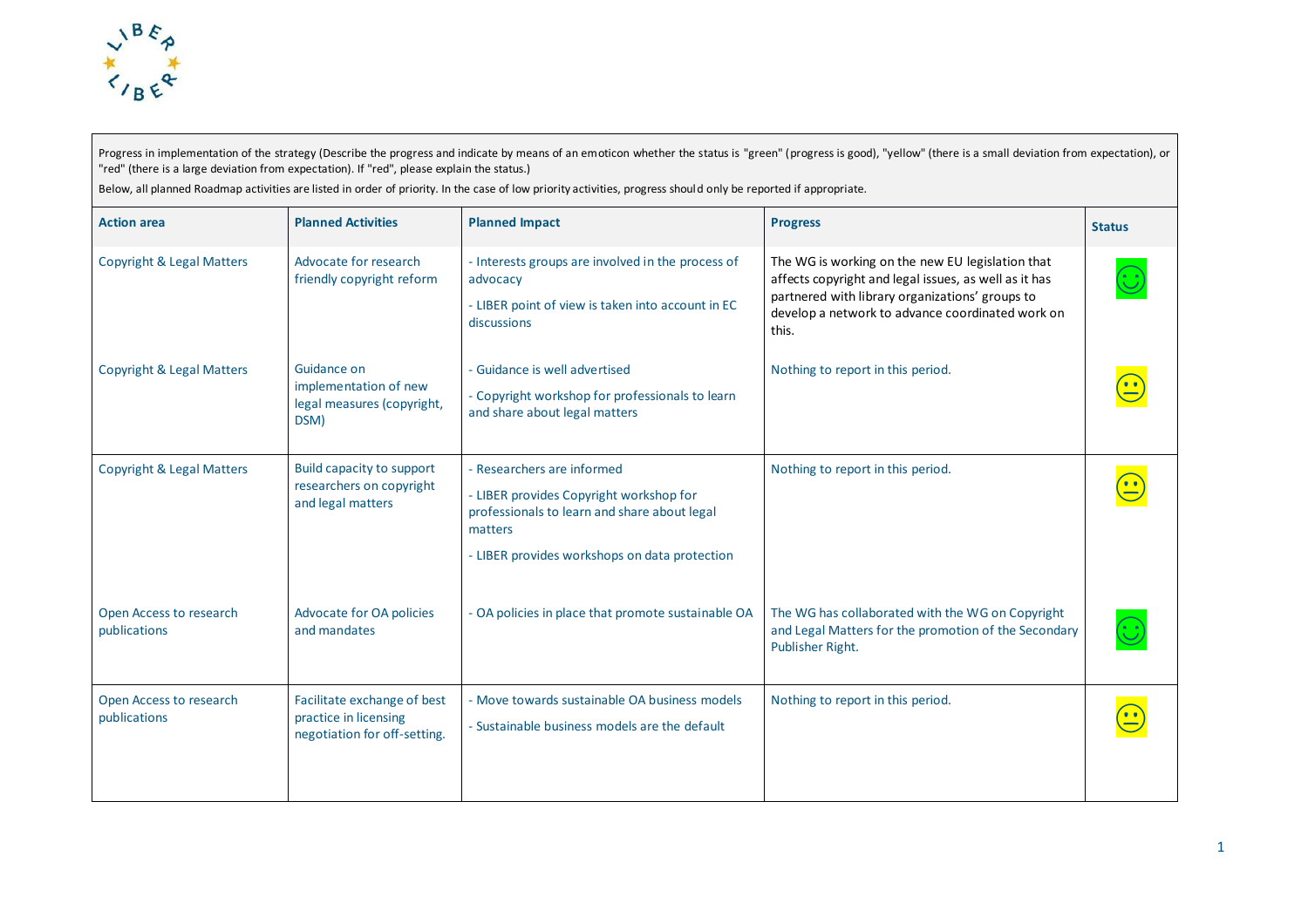

| Open Access to research<br>publications | Promote and develop<br>repositories services                                                                                                     | <b>LIBER libraries systematically implement services</b><br>and workflow to support OA | Nothing to report in this period.                                                                           |     |
|-----------------------------------------|--------------------------------------------------------------------------------------------------------------------------------------------------|----------------------------------------------------------------------------------------|-------------------------------------------------------------------------------------------------------------|-----|
| <b>Innovative Metrics</b>               | Advocate for open metrics                                                                                                                        | LIBER point of view is taken in account in EC<br>discussions                           | The WG organised a webinar and participated in a<br>digital panel with DORA.                                | N/A |
| <b>Innovative Metrics</b>               | -Provide guidance on how<br>to support metrics<br>- Organize LIBER workshop<br>on new metrics and how to<br>implement them in LIBER<br>libraries | - LIBER members have an overview about new<br>available metrics                        | The WG has assigned the exploration of the metrics<br>landscape and the respective reports are on progress. | N/A |
| <b>Innovative Metrics</b>               | Explore new metrics                                                                                                                              | LIBER supports one or two new metrics through<br>workshops                             | The WG has explored the use of new metrics and the<br>respective reports are expected by LIBER2020.         | N/A |
| <b>Innovative Peer Review</b>           | Investigate landscape and<br>role of libraries                                                                                                   | - LIBER members have an overview of ongoing<br>initiatives in the field                | Still early to report anything.                                                                             |     |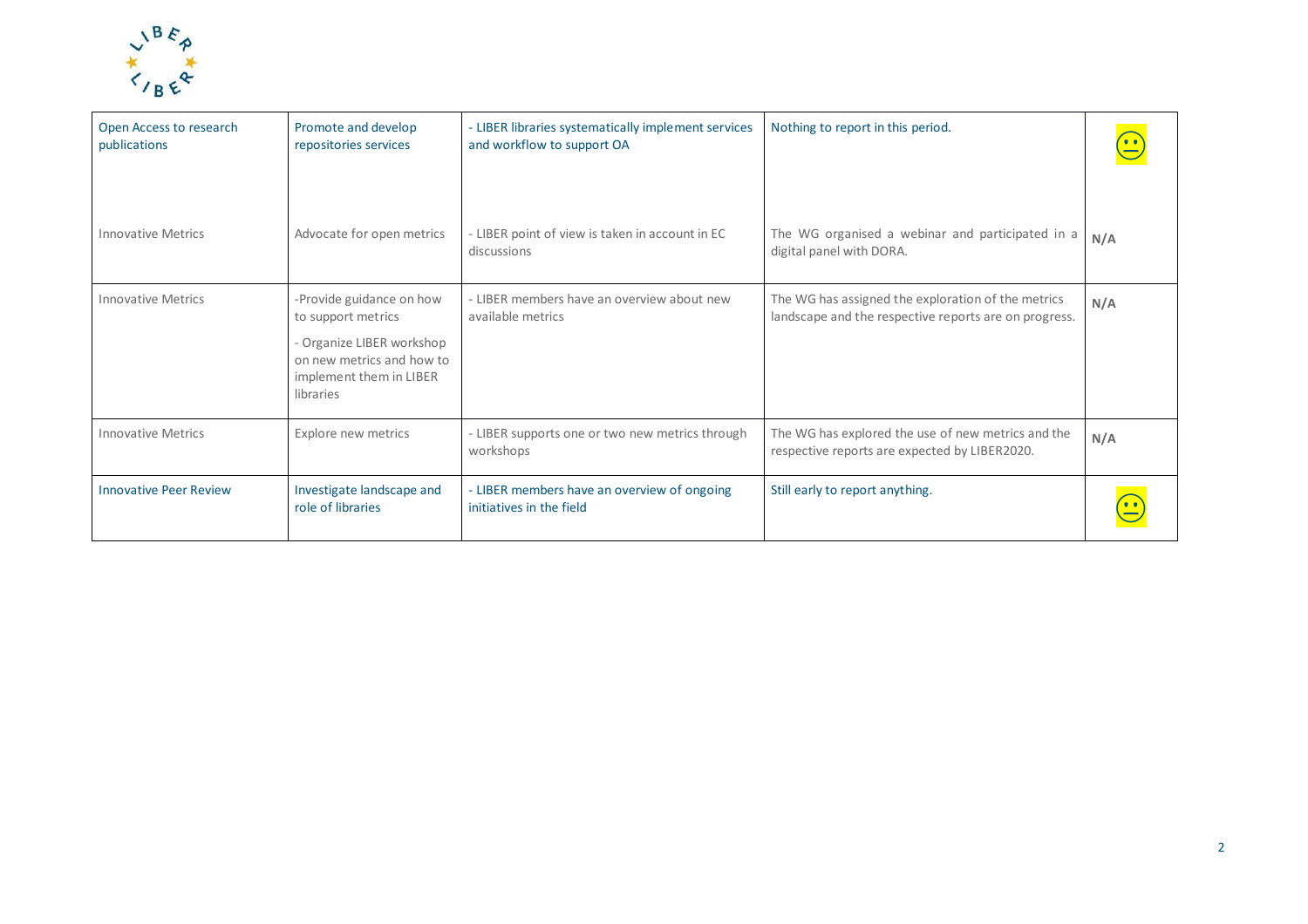

| <b>Citizen Science</b> | - Citizen Science enthusiasts<br>are informed of library<br>support                                         | Grow the role of libraries in supporting Citizen<br>Science | A lot of preparatory work from the Group that goes<br>beyond the limits of the library community. |  |
|------------------------|-------------------------------------------------------------------------------------------------------------|-------------------------------------------------------------|---------------------------------------------------------------------------------------------------|--|
|                        | - Overview on Citizen<br>Science actions going on in<br>Europe is available to LIBER<br>members             |                                                             |                                                                                                   |  |
|                        | - LIBER organizes a<br>Workshop "Citizen Science"<br>where members can discuss<br>the most valuable actions |                                                             |                                                                                                   |  |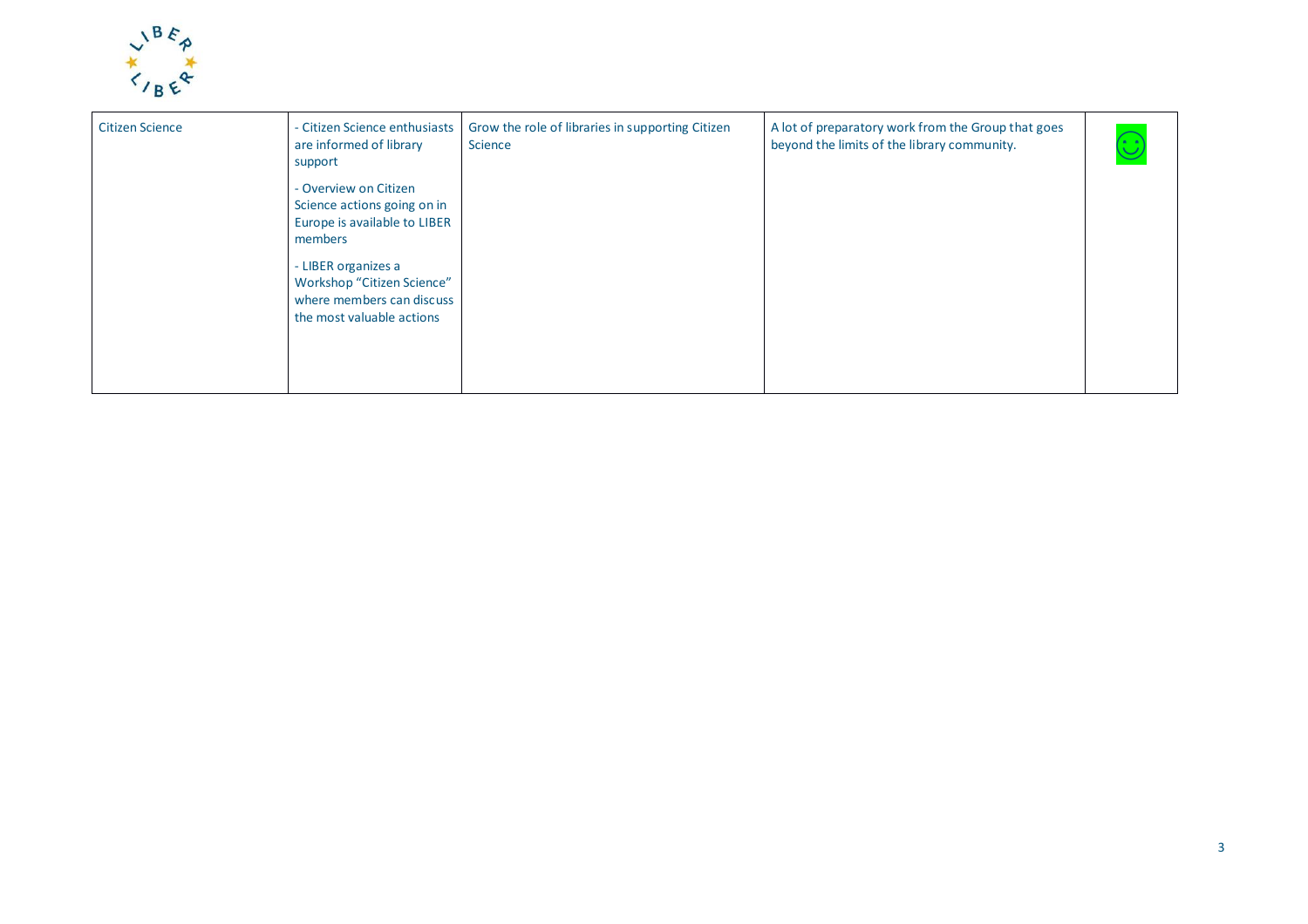

# REPORT STEERING COMMITTEE

#### **Date report: 04-02-2021**

| Name SC: Research Infrastructure              |                         |  |  |
|-----------------------------------------------|-------------------------|--|--|
| Reporting period: October 2020 - January 2021 |                         |  |  |
| <b>Chair:</b>                                 | Dr Birgit Schmidt       |  |  |
| <b>Secretary:</b>                             | Eliane Blumer           |  |  |
| <b>Member SC / RDM WG Co-chairs:</b>          | Rob Grim                |  |  |
| Member SC / LOC WG Chair:                     | <b>Matias Frosterus</b> |  |  |
| <b>Member SC / Architecture Group Chair:</b>  | Marie-Pierre Pausch     |  |  |
| Member SC / FIM4L WG Co-chair:                | Jos Westerbeke          |  |  |
| Member SC / DSLib WG Co-chair:                | <b>NN</b>               |  |  |
| <b>Executive Director:</b>                    | Astrid Verheusen        |  |  |

| Overall progress (Provide an overview of activities and products delivered since the previous report and<br>the planning of upcoming activities and products) |                                                                                                                                                                                                                                                                                                                                                                                                                                                                                                                                                         |  |  |
|---------------------------------------------------------------------------------------------------------------------------------------------------------------|---------------------------------------------------------------------------------------------------------------------------------------------------------------------------------------------------------------------------------------------------------------------------------------------------------------------------------------------------------------------------------------------------------------------------------------------------------------------------------------------------------------------------------------------------------|--|--|
| Activities SC & Working Groups:                                                                                                                               | The working group on Linked Data completed their work on a best practices<br>document for library linked open data publishing. The document is based on<br>the previous survey and on the feedback received from the workshop held<br>at LIBER2020. The document is now in editing and will be published in the<br>first quarter of 2021.                                                                                                                                                                                                               |  |  |
|                                                                                                                                                               | The RDM WG continues its activities through its task groups on e.g. data<br>stewardship, data curation, the DMP Catalogue, FAIR data and engaging<br>researchers. The WG has finalized its "The 6 Pillars of Engaging Researchers<br>in Research Data Management" (http://doi.org/10.5281/zenodo.4475475)<br>and is currently collecting ideas for a workshop at LIBER2021.                                                                                                                                                                             |  |  |
|                                                                                                                                                               | The Federated Identity Management working group (FIM4L,<br>https://libereurope.eu/strategy/research-infrastructures/fim4l/) published<br>guidelines and recommendations for federated identity management for<br>public comments. The consolidated results were presented and discussed in<br>a presentation at the session "Securing and building trust" at LIBER2020<br>(http://doi.org/10.5281/zenodo.3921751). The official version of the<br>recommendations is published on Zenodo<br>(https://zenodo.org/record/4118124).                        |  |  |
|                                                                                                                                                               | The LIBER Architecture Group has successfully relaunched the "Library<br>Buildings in Europe" website (https://www.librarybuildings.eu/), which was<br>promoted by a blog post (https://libereurope.eu/blog/2020/06/22/just-<br>launched-library-buildings-in-europe-website/) and social media postings<br>during the LIBER conference week. The WG chair has been handed over to<br>Marie-Pierre Pausch from 1 November 2020. For 2021 the WG plans 2-3<br>webinars and we hopes that a LAG conference will take place in Luxembourg<br>in April 2022 |  |  |
| O<br>BY                                                                                                                                                       |                                                                                                                                                                                                                                                                                                                                                                                                                                                                                                                                                         |  |  |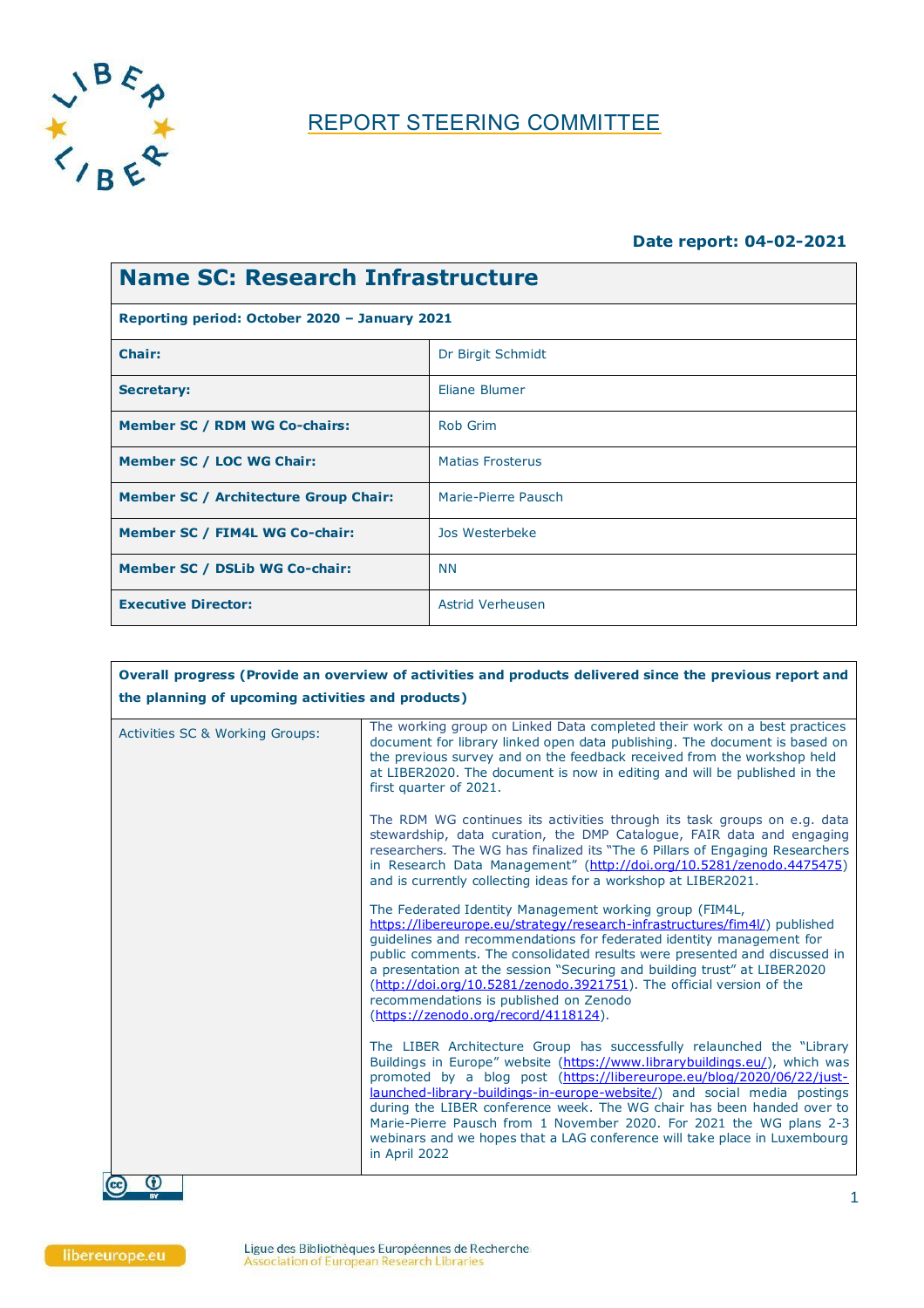

|                                                | For a new WG on applications of Data Science in libraries the recruitment of<br>members started in Oct/Nov 2020; through the LIBER mailing list and direct<br>invitations to experts (overall there are currently 11 confirmed members).<br>The LIBER Office has started to create a website for the working group. A<br>kickoff meeting was held on 3 February 2021.                                                                                                                                                                                                                                                                                                                                                                                                                                                                    |
|------------------------------------------------|------------------------------------------------------------------------------------------------------------------------------------------------------------------------------------------------------------------------------------------------------------------------------------------------------------------------------------------------------------------------------------------------------------------------------------------------------------------------------------------------------------------------------------------------------------------------------------------------------------------------------------------------------------------------------------------------------------------------------------------------------------------------------------------------------------------------------------------|
| <b>Public Events held (e.g.</b><br>workshops): | On 25 November 2020 the FIM4L WG presented the recently released final<br>version of the "FIM Principles & Recommendations for Libraries" through a<br>(https://libereurope.eu/article/25-nov-2020-webinar-fim-<br>webinar<br>principles-recommendations-for-libraries/).<br>On 3 December 2020 the RDM WG hosted a LIBER RDM Webinar on<br>"Measuring the Impacts of Curatorial Actions on Research Data Reuse at<br>ICPSR",<br>presented<br>Sara<br>Lafia,<br>University<br>by<br>of<br>Michigan<br>(https://libereurope.eu/article/3-dec-2020-webinar-measuring-the-<br>impacts-of-curatorial-actions-on-research-data-reuse-at-icpsr/).<br>WG members are contributing to the LIBER/SKS EOSC co-creation workshop<br>series in January 2021 which explores mechanisms for engaging libraries in<br>the process of creating the EOSC. |
| <b>Delivered products:</b>                     | Westerbeke, Jos, Pavlik, Jiri, Gietz, Peter, Raoul Teeuwen, & (Editors). (2020,<br>October 22). LIBER FIM4L Recommendations 2020 v.01 (Version 1.0).<br>Zenodo. http://doi.org/10.5281/zenodo.4118124<br>Boserup Thestrup, Jesper, Braskova, Miriam, Krogh Kruuse, Kirsten, &<br>Lembinen, Liisi. (2020, December 21). The 6 Pillars of Engaging Researchers<br>Research<br>Data<br>Management<br>$(RDM)$ .<br>Zenodo.<br>in<br>http://doi.org/10.5281/zenodo.4475475                                                                                                                                                                                                                                                                                                                                                                    |

| <b>Status of budget utilisation</b> |        |
|-------------------------------------|--------|
| <b>Budget allocated:</b>            | 6.000  |
| <b>Realization to date:</b>         | € 327  |
| <b>Remaining budget:</b>            | € 5673 |

| Necessary decisions of the Executive Board |   |
|--------------------------------------------|---|
| <b>Decision requested:</b>                 | - |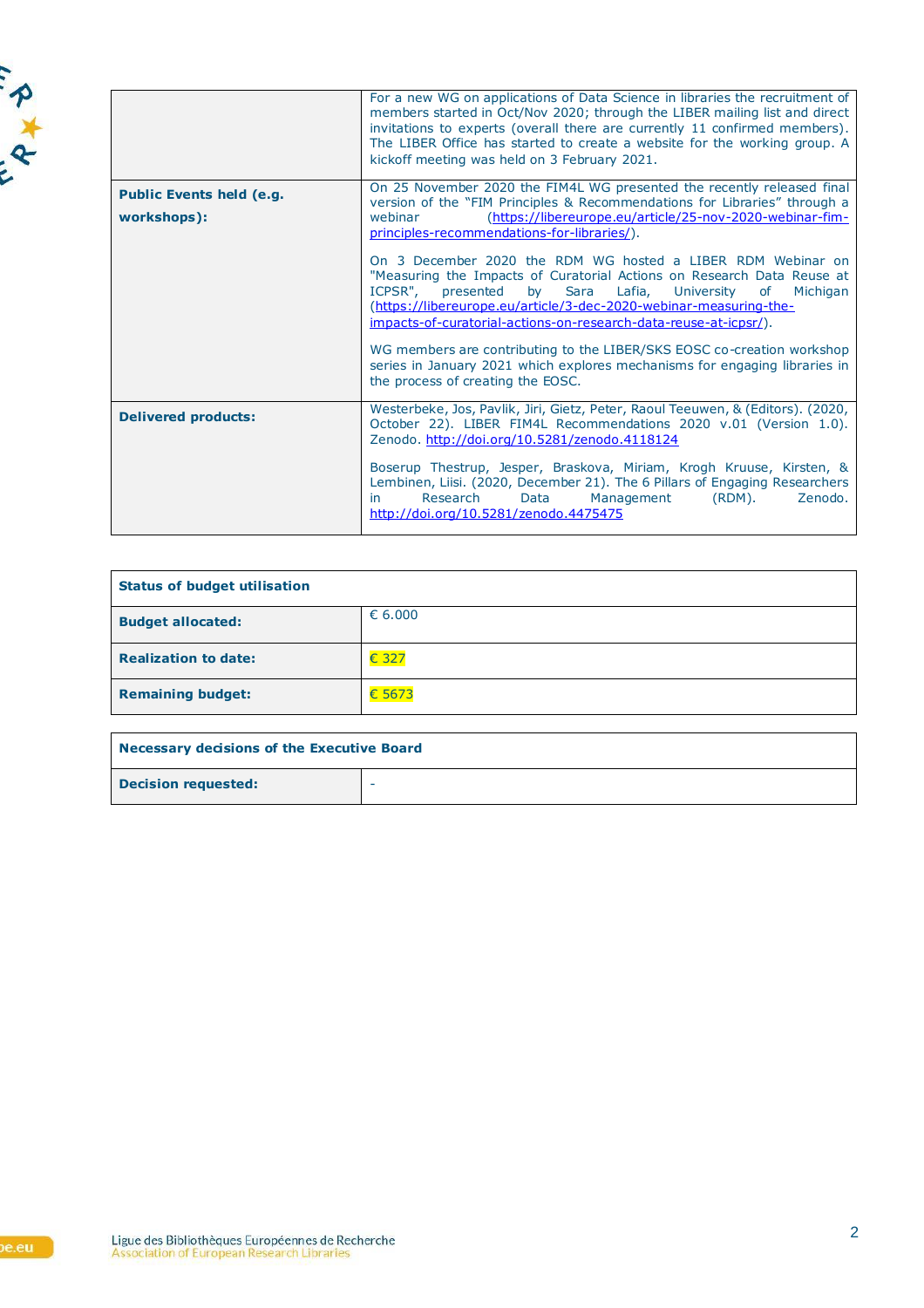

**Progress in implementation of the strategy (Describe the progress and indicate by means of an emoticon whether the status is "green" (progress is good), "yellow" (there is a small deviation from expectation), or "red" (there is a large deviation from expectation). If "red", please explain the status.)**

**Below, all planned Roadmap activities are listed in order of priority. In the case of low priority activities, progress should only be reported if appropriate.**

| <b>Action area</b>                                         | <b>Planned Activities</b>                                                                                                                                                      | <b>Planned Impact</b>                                                                                                                                         | <b>Progress</b>                                                                                                                                                                                                                                                               | <b>Status</b> |
|------------------------------------------------------------|--------------------------------------------------------------------------------------------------------------------------------------------------------------------------------|---------------------------------------------------------------------------------------------------------------------------------------------------------------|-------------------------------------------------------------------------------------------------------------------------------------------------------------------------------------------------------------------------------------------------------------------------------|---------------|
| Research data<br>management / data<br>stewardship          | Build capacity among<br>library professionals                                                                                                                                  | - LIBER members know<br>the available capacities<br>- Skills have improved at<br>LIBER libraries and they<br>have the skills to support<br>researchers        | The RDM WG is working on the following analysis :<br>Library professionals job descriptions<br>Outline of responsibilities and tasks<br>Implementation strategies for libraries to improve<br>staff skills                                                                    |               |
| Research data<br>management / Data<br>Curation             | Framework for integrating<br>data curation into training<br>for researchers (following<br>the CURATE model and<br>use it early in the data life<br>cycle to train researchers) | - Increase awareness and<br>understanding of the<br>importance of curation<br>- Place the role of the<br>libraries in data curation<br>and its training offer | The RDM WG is currently collecting all contents for such a<br>framework - main references, training examples, infographic<br>ideas.<br>Moreover, the RDM WG is currently collecting ideas for the<br>edition of the RDM webinar series (to be foreseen for 01/02<br>$2021$ ). |               |
| Research data<br>management / Engaging<br>with researchers | Work on a "how to engage<br>with researchers"<br>quideline                                                                                                                     | - Facilitate the interaction<br>with researchers                                                                                                              | RDM WG group has finalized its guidelines on how to engage<br>researchers with research data management (see outputs).                                                                                                                                                        |               |
| Research data<br>management / DMP<br>Catalogue             | Continue work on DMP<br>Catalogue                                                                                                                                              | - Increase visibility of DMP<br>Catalogue to LIBER<br>members<br>- Increase usefulness of<br>catalogue to catalogue                                           | Ongoing work: Further extension of the DMP Catalogue<br>foreseen based on the survey outcomes and direct acquisition<br>of further DMPs.                                                                                                                                      |               |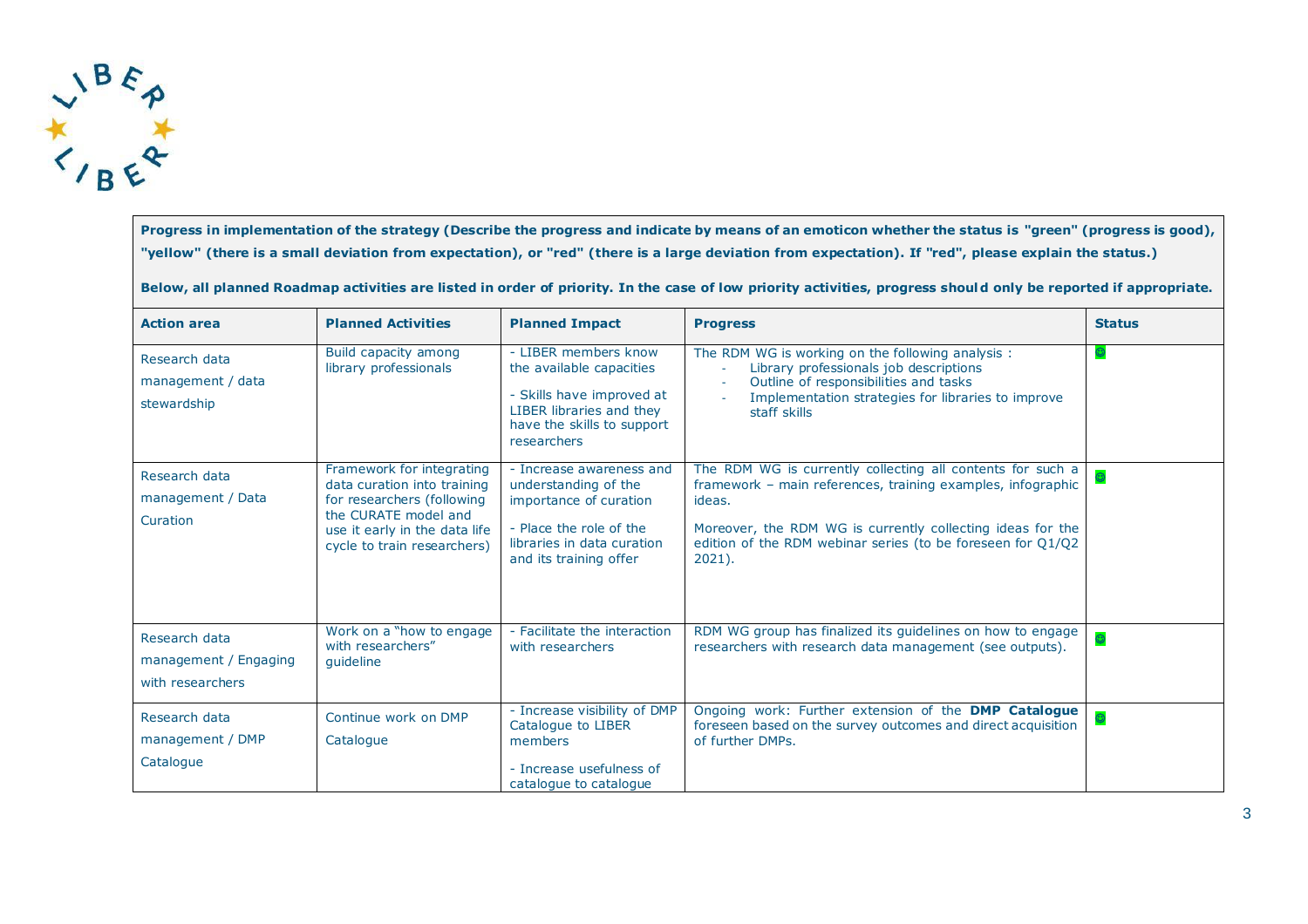

|                                                         |                                                                                                | end users                                                                                                                                                                                                                      |                                                                                                                                                                                                                                                                                                                                                                                                                                                          |  |
|---------------------------------------------------------|------------------------------------------------------------------------------------------------|--------------------------------------------------------------------------------------------------------------------------------------------------------------------------------------------------------------------------------|----------------------------------------------------------------------------------------------------------------------------------------------------------------------------------------------------------------------------------------------------------------------------------------------------------------------------------------------------------------------------------------------------------------------------------------------------------|--|
| Research Data<br>Management / workshop<br>for LIBER2020 | Create capacity in libraries<br>to support FAIR data                                           | - Theme of a LIBER<br>annual conference, or a<br>LIBER workshop                                                                                                                                                                | The RDM WG will contribute a workshop to LIBER2021 on<br>researcher/community engagement.                                                                                                                                                                                                                                                                                                                                                                |  |
| Research data<br>management / FAIR                      | Advocate for FAIR data                                                                         | - The point of view of<br>LIBER is known (e.g. RDA,<br>EC, EUA/LERU/UNICA,<br>W3C)                                                                                                                                             | Close exchange with RDA (via Interest Groups: Libraries for<br>Research Data, Long Tail, Training, etc.) has been<br>established, further exchange via EU projects (e.g. EOSCpilot,<br>RDA Europe, FOSTER).<br>The RDM WG explores further opportunities of collaboration<br>with other initiatives.<br>The RDM WG works on an update of the FAIR factsheet, based<br>on recent findings in FAIRness of Repositories & their<br>Data report (June 2019). |  |
| Semantic interoperability;<br>open linked data          | Facilitate the exchange of<br>expertise on enhancing<br>scholarly data and related<br>services | - Theme of a LIBER<br>annual conference, or a<br>LIBER workshop<br>- Case examples of<br>libraries implementing<br><b>LOD</b><br>- Pilot projects (EC) to<br>study semantic<br>interoperability of<br>research infrastructures | The LOD WG has created a survey on LOD publishing for<br>libraries while taking into account similar surveys (e.g. by<br>OCLC), the summary report is under development.                                                                                                                                                                                                                                                                                 |  |
| Semantic interoperability;<br>open linked data          | Facilitate the exchange of<br>expertise on enhancing<br>scholarly data and related<br>services | - Theme of a LIBER<br>annual conference, or a<br>LIBER workshop<br>- Case examples of<br>libraries implementing<br><b>LOD</b><br>- Pilot projects (EC) to<br>study semantic<br>interoperability of<br>research infrastructures | The LOD WG analysed the results from their survey on library<br>linked open data publishing and published a report detailing<br>their conclusions.                                                                                                                                                                                                                                                                                                       |  |
| Semantic interoperability;                              | Facilitate the exchange of<br>expertise on enhancing                                           | - Theme of a LIBER<br>annual conference, or a                                                                                                                                                                                  | The WG is now working on a best practices document for<br>libraries considering publishing of their data as LOD. The<br>document aims to highlight a couple of example cases and                                                                                                                                                                                                                                                                         |  |